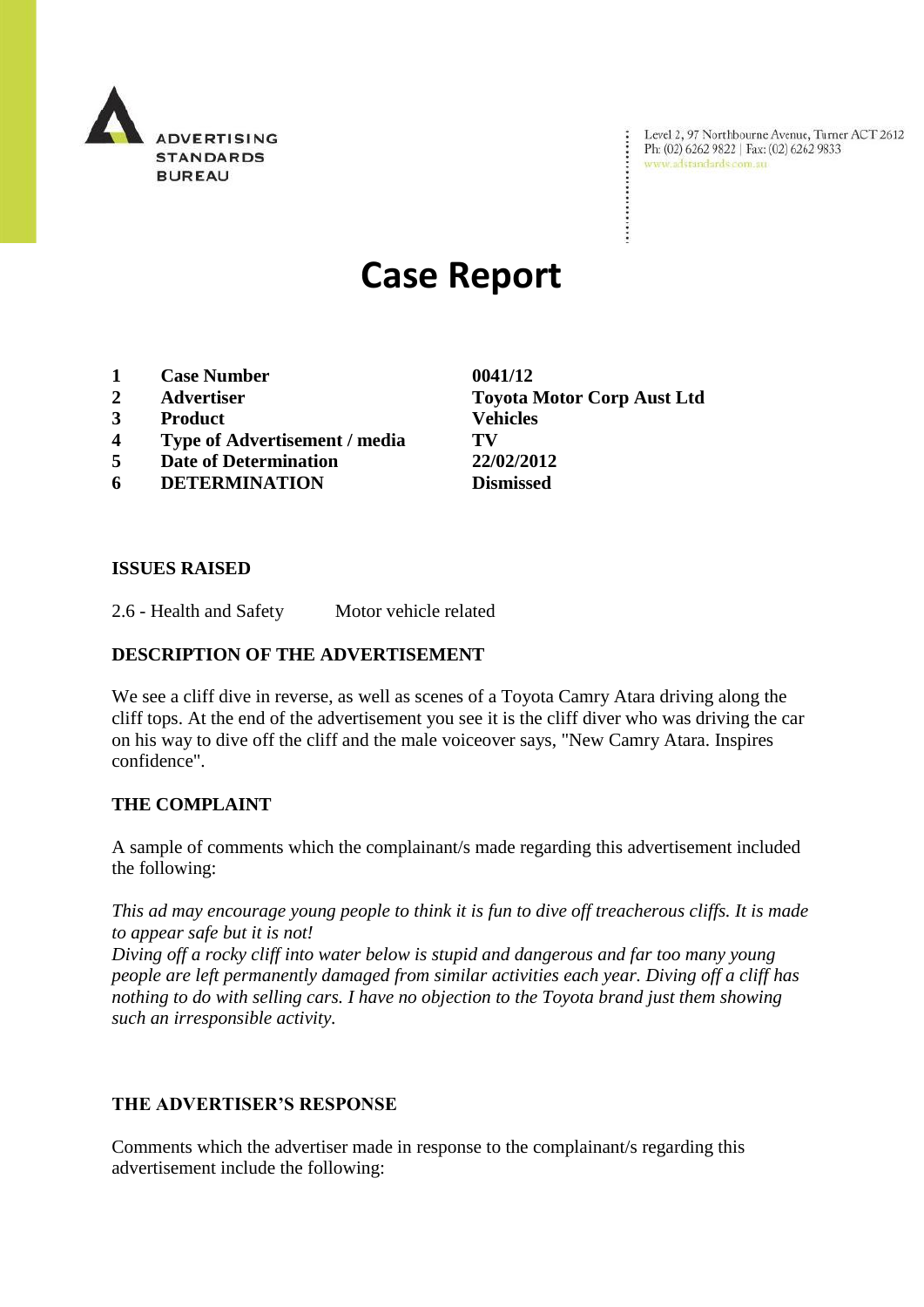*We refer to the letter received on 30th January 2012 in relation to the above complaint. We have considered the complaint and the advertisement in question in light of the provisions of the AANA Code of Ethics ("AANA Code") and the Voluntary Code of Practice of Motor Vehicle Advertising set by the Federal Chamber of Automotive Industries ("FCAI Code"). We note that the nature of the complaint relates generally to the AANA Code and specifically to the concern that the advertisement in question contains imagery that is alleged to condone or encourage unsafe cliff diving practices.*

*We have carefully considered the AANA Code and FCAI Code, and have assessed the provisions against the content of this advertisement. We submit that the advertisement does not breach the AANA Code or the FCAI Code on any of the grounds set out in the same. We note that the advertisement is for a motor vehicle, and that the advertisement features footage of a vehicle intercut with footage of a man diving off a cliff. The diving footage is shown in slow motion and in reverse, in a clearly stylised and cinematic fantasy-like manner. Looking at the AANA Code, Provision 2.6 provides that advertisements "shall not depict material contrary to Prevailing Community Standards on health and safety." We note the complainant"s particular concern that the advertisement encourages unsafe cliff diving practices.*

*We note the stunt divers featured in the advertisement were professional divers with Red Bull Cliff Diving World Champion qualifications. We note that in the advertisement the diver performs a complex diving manoeuvre that only a professional or skilled diver could undertake, and the manner in which it is portrayed is highly stylized and fantastical. In our view it would be understood by most reasonable viewers that the man featured in the advertisement is a professional diver.*

*We note that cliff diving is a legitimate and recognised sporting activity. It is recognised to the point that international competitions, such as the Red Bull Cliff Diving World Championships, are conducted on an annual basis. The activity may present a level of risk to any participant however it can be safely undertaken in the appropriate conditions, just as with any other extreme sporting activity, such as base jumping or abseiling.* 

*In the case of this advertisement, great care was taken to ensure that only appropriate and controlled conditions were provided for the cliff jump. We note that only professional divers were used to undertake the dives. Further, the location was inspected beforehand to ensure: (i) there were no sharp or jagged rocks present in the diving area; (ii) that the diving area was of an appropriate depth; and (iii) that were there no sharp outcroppings on the cliffs themselves.* 

*At no point does the advertisement imply that that the diver is in any danger in undertaking the dive. It is clear from the advertisement that jump was not undertaken spontaneously or without consideration of the surrounding environment, but rather, is a controlled and professional exercise. This is evidenced by the fact that the driver is fully clothed whilst driving the vehicle, and searching for his perfect diving location. Once the dive is being undertaken, the diver is shown to be wearing swimwear, indicating that the timeline present in the narrative of the advertisement was not as immediate as presented. Accordingly, the advertisement does not condone or encourage any kind of reckless or dangerous behaviour, but rather showcases an impressive athletic feat in an attempt to draw parallels in the viewer"s mind between the exhilaration of driving a vehicle and the exhilaration of performing a controlled cliff dive.*

*We note the complainant"s particular concern that young people could be encouraged by the advertisement to undertake similar risky activities. We note that the advertisement is not directed at children or young people and this is clear from the tone of the advertisement. We*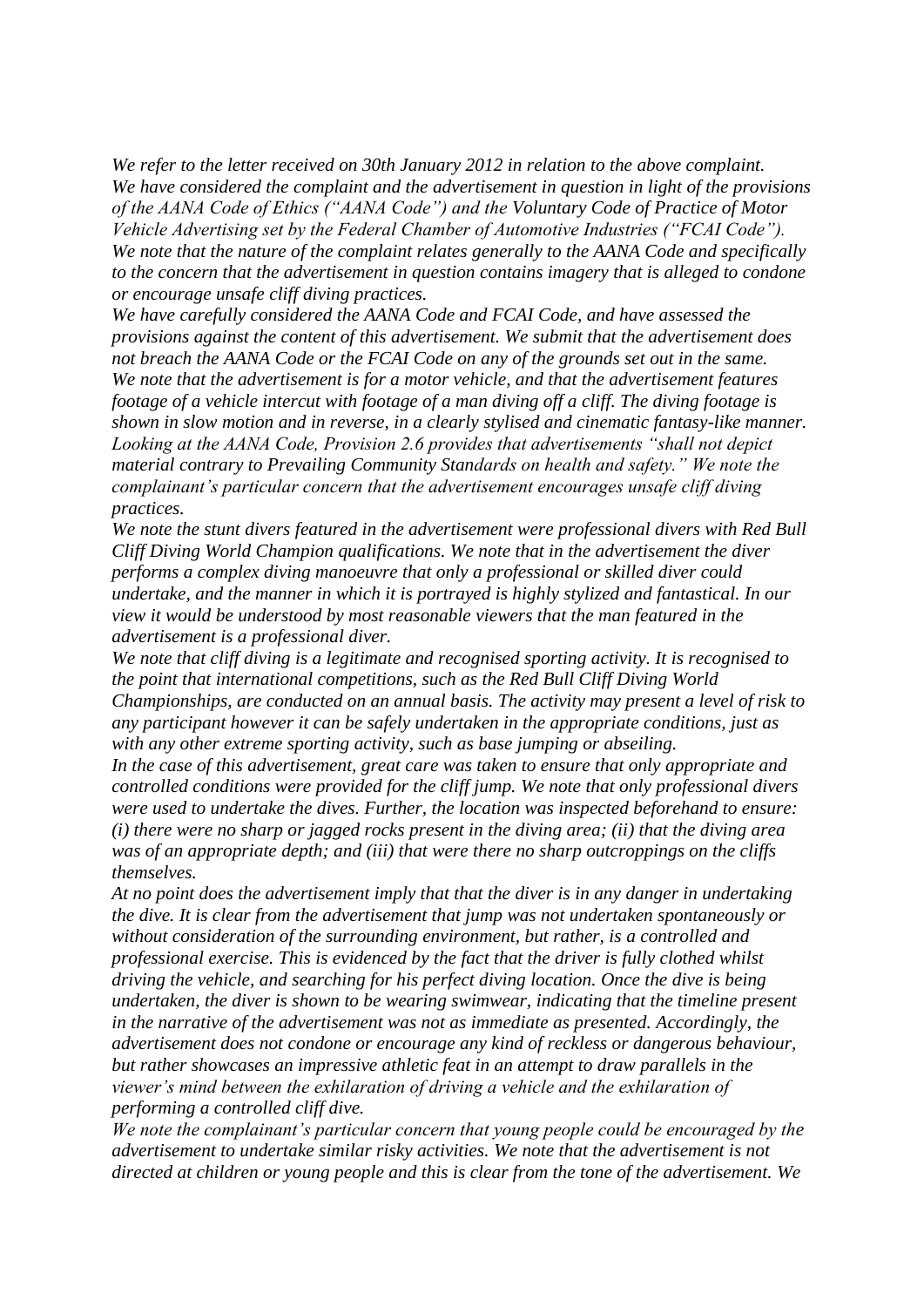*further note that the advertisement received a "W" rating from CAD and was only broadcast in timeslots that are appropriate to that rating. In our view it is unlikely that the advertisement would encourage young people to undertake cliff diving activities. Accordingly, we submit that the advertisement does not breach Provision 2.6, or any other provision of the AANA Code. Finally, we note that Provision 3.2 of the Code states that "Advertising or Marketing Communications for motor vehicles shall comply with the Federal Chamber of Automotive Industries Code of Practice relating to Advertising for Motor Vehicles." With regards to FCAI Code we note that all driving practices featured in the advertisement are safely conducted. There are no indications that the vehicle is being driven in excess of the speed limit. Further, there are no depictions of reckless or menacing driving. The driver appears to be in complete control of the vehicle at all times. Accordingly, we submit that the advertisement does not breach the FCAI Code.*

*For the reasons above, we respectfully request that these complaints are dismissed.*

## **THE DETERMINATION**

The Advertising Standards Board ("Board") considered whether this advertisement breaches Section 2 of the Advertiser Code of Ethics (the "Code").

The Board noted the complainant's concern that the advertisement depicts and encourages dangerous activity.

The Board viewed the advertisement and noted the advertiser's response.

The Board considered whether the advertisement was in breach of Section 2.6 of the Code. Section 2.6 of the Code states: "Advertising or Marketing Communications shall not depict material contrary to Prevailing Community Standards on health and safety".

The Board noted that the advertisement depicts a man performing a cliff dive and that the complainant is concerned that this is a dangerous activity and one which might be copied by viewers of the advertisement.

The majority of the Board considered that the man in the advertisement is depicted in a manner suggestive of a professional or highly skilled and experienced diver as his poise and technical ability are in keeping with someone who is confident and competent at diving. The majority of the Board considered that most members of the community would recognise that the diver was not acting on an impulse but was performing a dive with due care and consideration.

A minority of the Board considered that as cliff diving can be dangerous it is not appropriate to depict such an activity in an advertisement however the majority of the Board noted that cliff diving, albeit dangerous, is not illegal and in keeping with recent determinations featuring similar activities (parkour in 0056/11 and base jumping in 0076/11) the Board